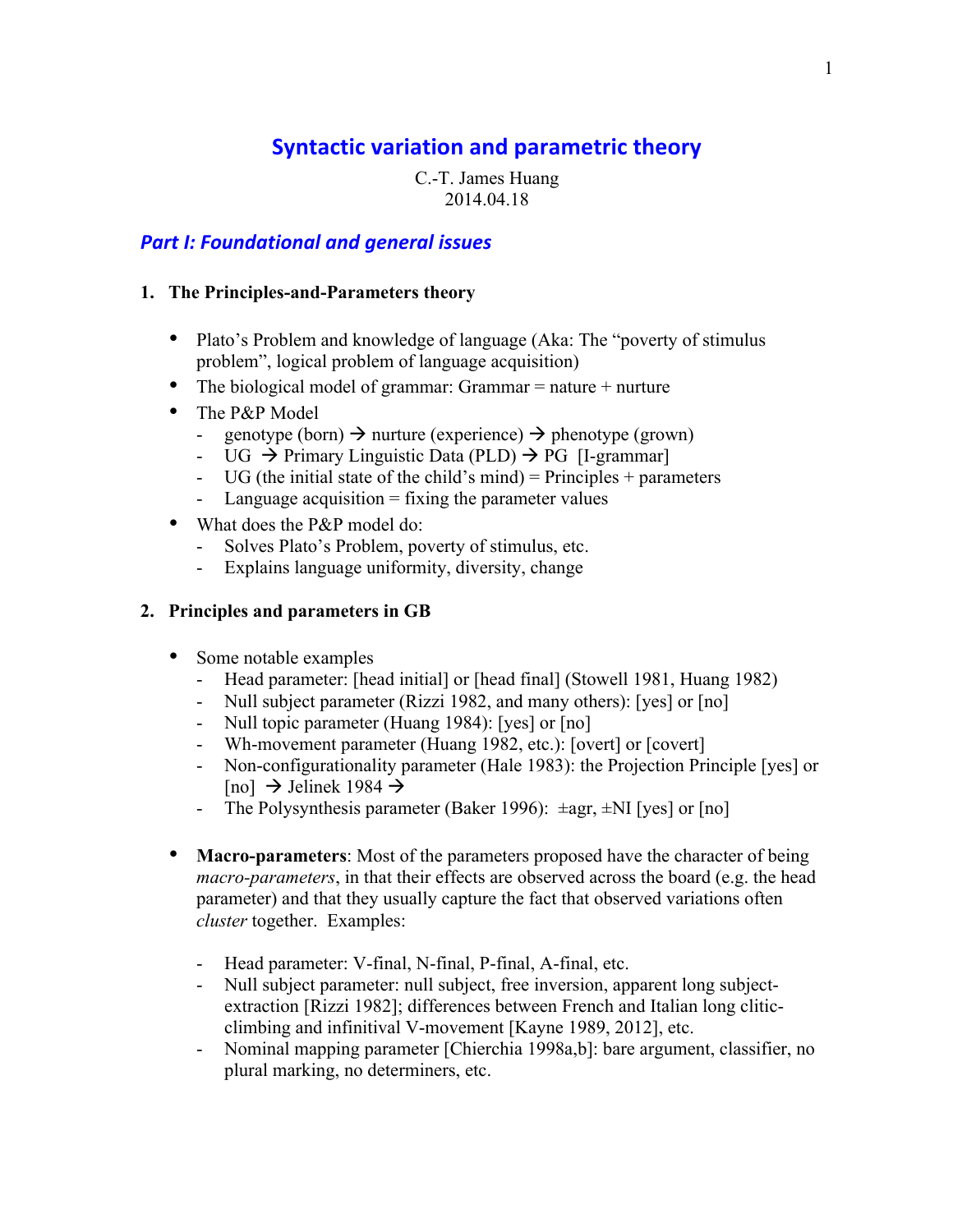- Non-configurationality parameter: free word order, rich inflection, radical argument drop, etc. [Warlpiri, etc.]
- $\rightarrow$  The explanatory value of macro-parameters
	- ú Among others: also captures traditional *typological* generalizations
	- ú Plato's problem explained
- $\rightarrow$  Problems encountered by macro-parameters
- Empirical:
	- □ Certain macro-parametric predictions are often not borne out
	- $\Box$  The parameters are unable to make finer distinctions that occur among languages (e.g. French vs. English word order)
	- □ The existence of *micro-parameters* without wide-ranging effects. Good enough, \*enough good, sufficiently good John is likely to go, \*John is probable to go, etc.
		- 'Pre-classifier *one*-drop' (+ or -) in Mandarin, Cantonese, TSM, etc.
- Theoretical:
	- $\Box$  Extra burden on linguistic theory
	- <sup>n</sup> Arbitrariness in where variation may or may not occur.

# **3. Principles and parameters in Minimalism**

- The MP as a "Great Leap Forward"
- **Two goals** of the Minimalist Program: 'beyond explanatory adequacy'—beyond explaining the 'poverty of stimulus' problem:
	- a. Theoretical: in pursuit of the beauty of scientific theory
		- $\Box$  Galileo's belief that there is a very simple explanation for Nature
		- <sup>n</sup> Cf. Chen-Ning Yang (1982): three levels of beauty in science Zhang 2010
	- b. Empirical: to explain the 'brevity of evolution' problem
- **The MP's** proposed answer to these goals: Reduce the size and options of UG a. Three factors of language design (Chomsky 2005):
	- $\Box$  Genetic endowment: UG
	- <sup>□</sup> Experience: PLD
	- ú Other independent systems that are recruited in language use, such as other cognitive abilities (logical reasoning, memory), computational efficiency, minimality, and general laws of nature
	- b. Many 'principles of grammar' are ascribed to the  $3<sup>rd</sup>$  factor, thus radically reducing the size of UG
	- c. All parameters are stated as **micro-parameters**, arising from the difference in the nature of some grammatical features of some functional heads. There are no macro-parameters.
- **Some mechanisms of the probe-goal system in MP**: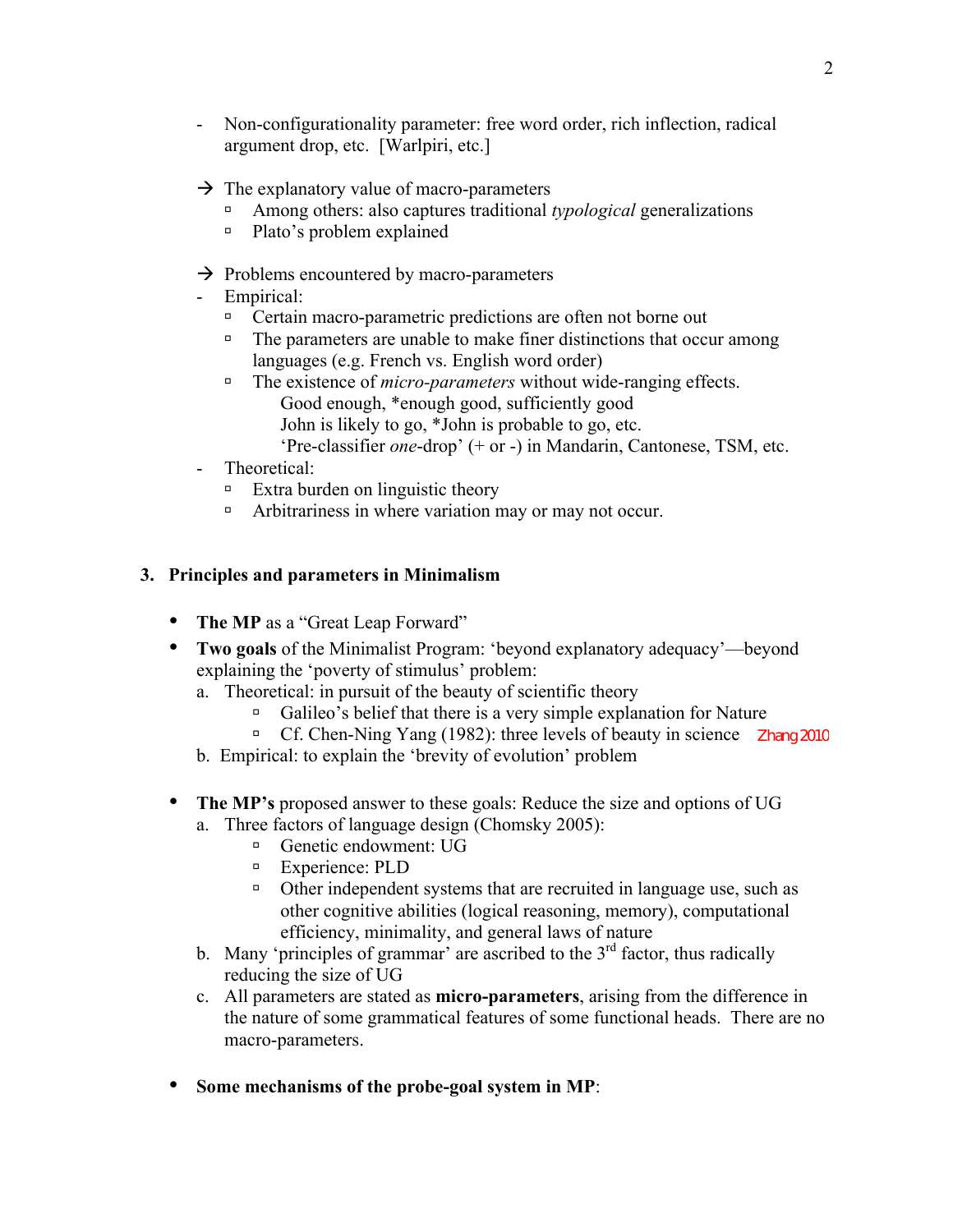- Agree and Move are triggered by the need to 'remedy' some defective functional categories: Case-checking, Agreement, EPP requirement, 'strong' head features



- Movement (IM) works under Probe-Goal system
	- Trigger: the existence of certain traits of imperfection ("uninterpretable" features of some sort)
	- A functional category containing defective feature(s) [the probe] *probes* for a category (the *goal*) in its c-domain.
	- Probing leads to **Agree** and/or **Move**
	- In the English example above: v probes *kisses* and Moves (attracts) it; whereas T probes *kisses* and Agrees with it.
- Parameters of movement (head-movement, A-movement, A'-movement) defined in terms of lexical features.

### **4. Parametric theory in MP**

- Problems for P&P in MP
	- a. Traditional macro-parameters are completely excluded as such. Don't macroparameters (typological generalizations) exist, and if so, how are they accommodated in UG?
	- b. Given the large number of micro-parameters as based on individual lexical items, doesn't Plato's Problem arise again?
- Reconciling macro- with micro-parameters: (a la Roberts and Holmberg 2011).
	- **A:** Existence problem: Both macro- and micro-parameters are needed in linguistic theory, with the former being derivative of the latter. Macro-parameters are simply aggregates of micro-parameters acting in concert.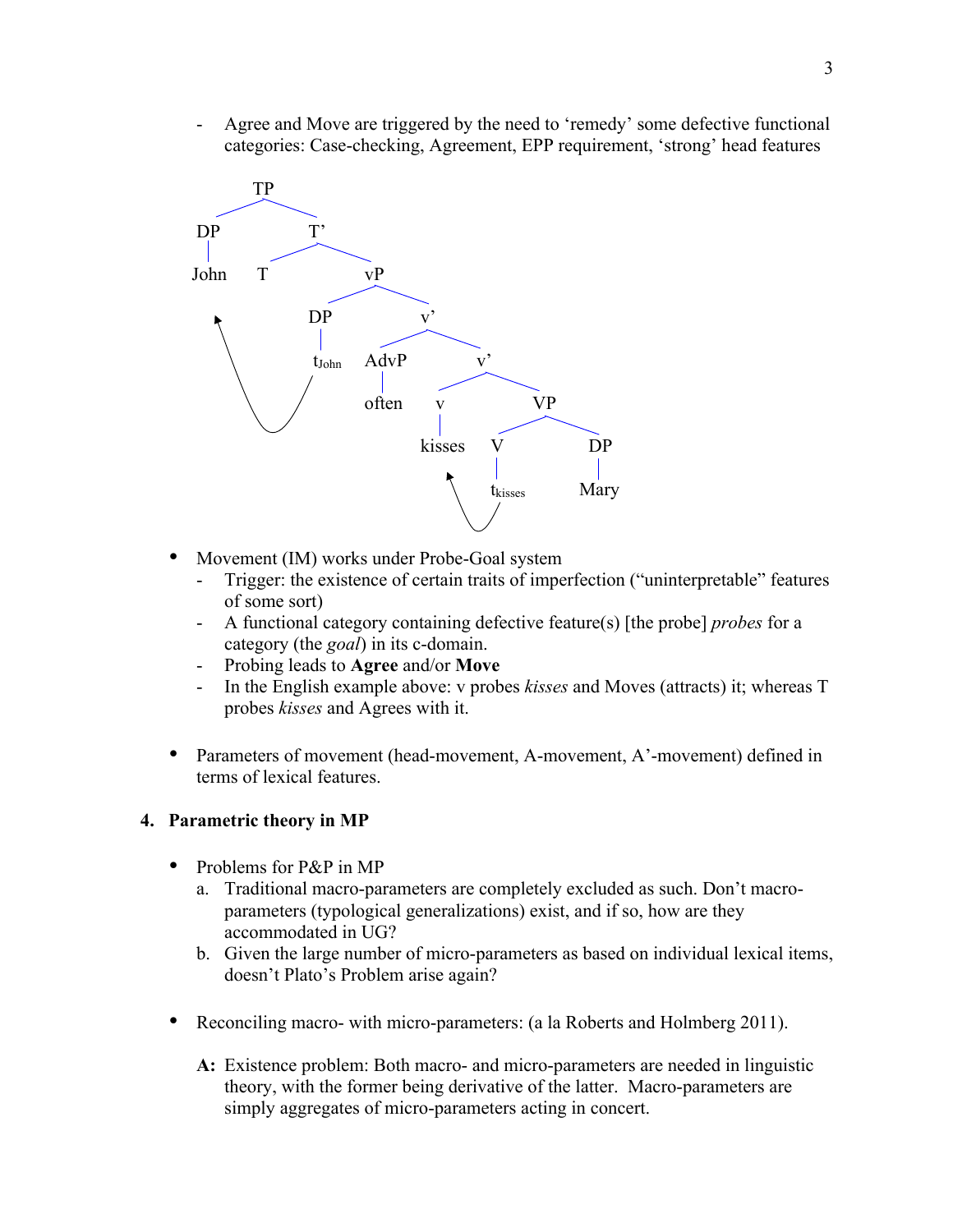#### **B:** Learnability problem:

(a) Micro-parameters may "act in concert" on the basis of a conservative learning strategy: "generalization of the input" (markedness):

已知 **L = v, a, n, p, asp, T, etc., P = Parameter**

□ 若 P(v) = +, 則 P(n, a, p, ...) = +

□ 若 P(v) = -, 則 P(n, a, p, ...) = -

(b) Parameter hierarchy.The (micro-) parameters are themselves hierarchically organized so fixing one parameter higher on the hierarchy automatically eliminates certain values for other parameters.

Given a lexical item L:

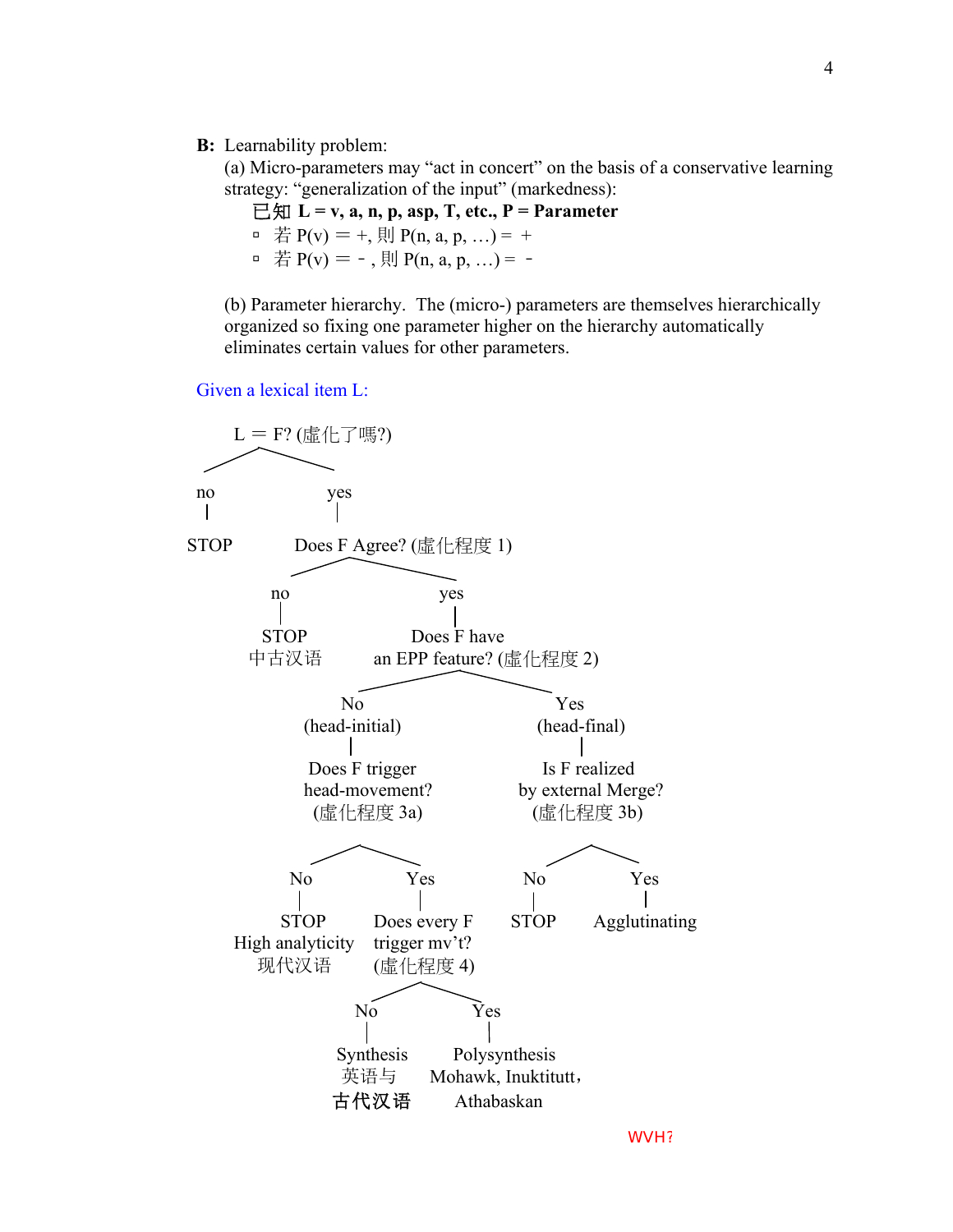# **Part II: Macro-parameters in a world of micro-parameters**

#### **5. Macro-parametric patterns of Modern Chinese**

#### *5.1. The analyticity of verbs and verb phrases*

- light verbs vs. noun-incorporation (or denomnalization)
- (1) a. John telephoned. b. John telephoned his sister.
- (2) a. Zhangsan **da**-le dianhua. Zhangsan hit-Perf telephone b. Zhangsan **da**-le dianhua gei meimei. Zhangsan hit-Perf telephone to sister
- (3) *da yu* 'to fish', *da penti* 'to sneeze', *da hu* 'to snore', *da haqian* 'to yawn', *da you* 'to get oil', *da shui* 'to fetch water', *da deng* 'to use a lamp', *da maoxian* 'to knit (do the yarn)', *da majiang* 'to do (play) mahjong', *da zi* 'to type (do the characters)', *da lie* 'to go hunting', etc.
	- The emergence of the light verb construction: Tang-Song Dynasties. 北宋欧阳修 《归田录》中的一段话,说明当时轻动词"打"字的广泛使用充分反映了分析 性句法的高峰: "今世俗言语之讹,而举世君子小人皆同其缪者,惟'打'字 尔。其义本谓'考击'[i.e., 敲打],故人相殴、以物相击、皆谓之'打', 而 工造金银器亦谓之'打'可矣,葢有槌挝之义也。至于造舟车者曰'打船'、 '打车',网鱼曰'打鱼',汲水曰'打水',役夫饷饭曰'打饭',兵士给 衣粮曰'打衣粮',从者执伞曰'打伞',以糊黏纸曰'打黏',以丈尺量地 曰'打量',举手试眼之昬明曰'打试',至于名儒硕学语皆如此,触事皆谓 之'打',而徧检字书了无此字。"

Compared to Old (Archaic) Chinese

(4) Wu Wang dian Yue Wang, yue . . . Wu King phone Yue King, saying 'King Wu telephoned (or telegrammed) King Yue, saying that ….'

Actual examples include *yu* 'fish, to fish', *shi* 'food, to eat (cf. feed)', *fan* 'rice, to eat rice' and many more (see below for more details).

- At the other extreme are polysynthetic languages like Inuktitut and Mohawk:
- (5) Inuktitut: tavvakiqutiqarpiit 'Do you have any tobacco for sale?'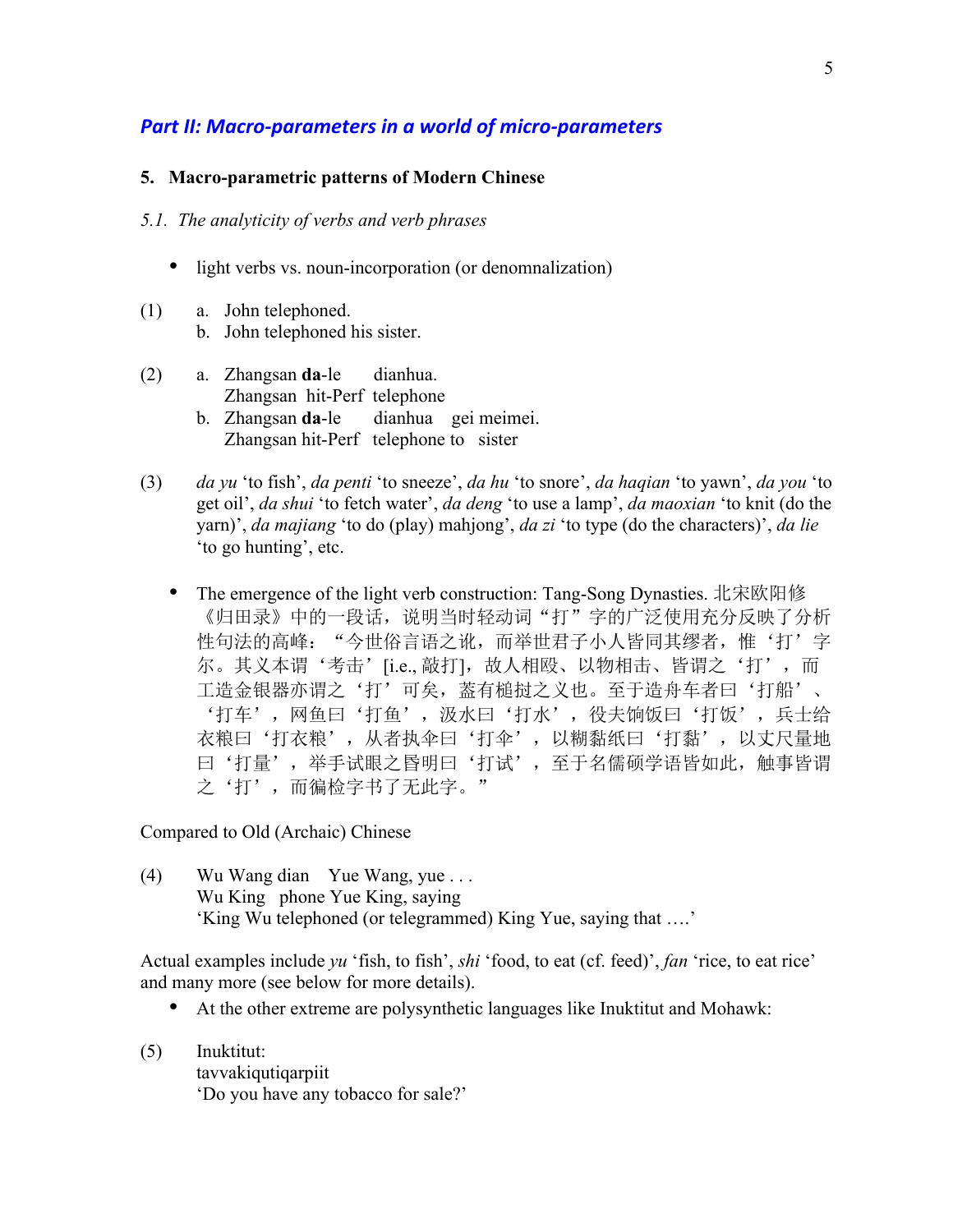(6) Mohawk (from Baker 1996) Washakoty'tawitsherahetkvhta'se'. 'He made the thing that one puts on one's body ugly for her.'

while other languages would be situated at various intermediate positions in the continuum:

- (7) Isolating Analytic . . . . . . . . . . . . . . . . . . . . . . . . . . . Synthetic Polysynthetic Modern Chinese . . . English . . . . . Italian / Romance. . . . . . . Inuktitut / Old Chinese Mohawk
	- Pseudo-incorporation [anti-passive] vs. (real) incorporation
- (8) *bu yu* catch-fish 'to fish'; *zhuo yu* catch-fish 'to fish'; *bo pi* remove-peel 'to peel'; *zuo meng* make-dream 'to dream'; *kai wanxiao* make-joke 'to joke'; etc.

In another variety, a PNI construction spells out the typical (or cognate) object of a verb:

- (9) *chi fan* eat-rice 'to eat'; *he jiu* drink-wine 'to drink'; *kan shu* read-books 'to read'; *chang ge* sing-song 'to sing; *tiao wu* jump-dance 'to dance'; etc.
	- Verbal coercion
- (10) a. John began a book.
	- b. John began reading/writing/editing a book.
	- c. John began to read/write/edit a book.

As pointed out by Lin & Liu (2005), this type of 'coercion' does not occur in Chinese:

- (11) a. \*Zhangsan kaishi yi-ben shu. Zhangsan begin one-Cl book
	- b. Zhangsan kaishi kan/xie/bian yi-ben shu. Zhangsan begin read/write/edit one-Cl book 'Zhangsan began to read/write/edit a book.'

The verb *begin* appears to be able to 'eat up' (i.e., synthesizes with) a prototypical complement verb in English, but its Chinese counterpart *kaishi* does not have this property.

Lexical vs. compound vs. phrasal/periphrastic causatives

| (12) | English        | Modern Chinese         | Italian                              |
|------|----------------|------------------------|--------------------------------------|
|      | enter, come in | jin lai 'come in', *ru | entrare, <sup>??</sup> venire dentro |
|      | exit, go out   | chu-qu 'go out', *chu  | uscire, $^{77}$ andare fuori         |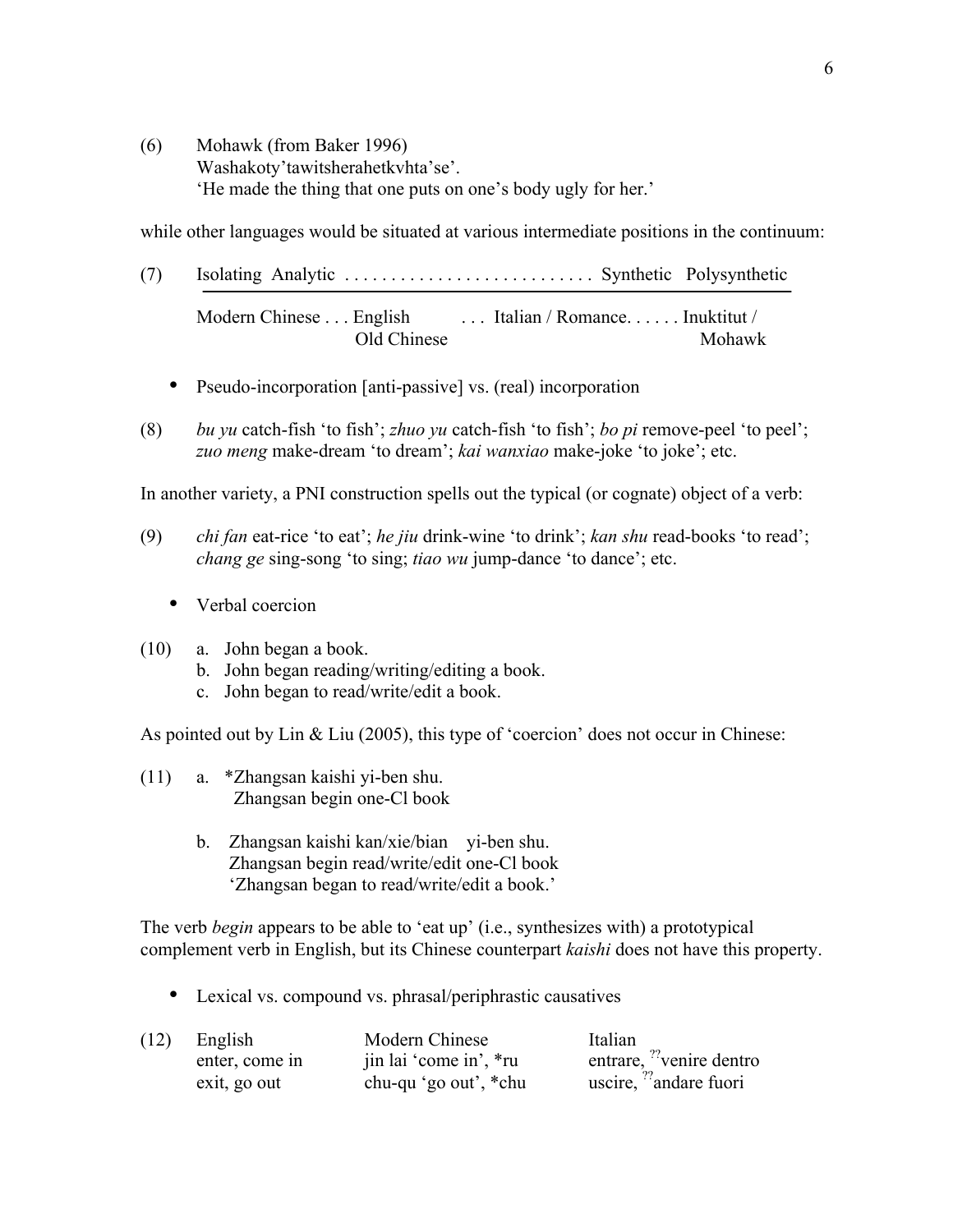- (13) a. The window broke.
	- b. John broke the window.
- (14) a. chuangzi po-le. window break-Perf 'The window broke.'
	- b. \*Zhangsan po-le chuangzi. Zhangsan break-Perf window
	- c. Zhangsan da-po/nong-po/gao-po-le chuangzi. Zhangsan hit-break/make-break/make-break-Perf window 'Zhangsan broke the window.'
	- d. Zhangsan ti-po/tui-po/ya-po/qiao-po-le chuangzi. Zhangsan kick-break/push-break/crush-break/knock-break-Perf window 'Zhangsan kicked/pushed/crushed/knocked the window broken.'
	- Telic vs. Atelic (Tai 1984)
- (15) #John killed Bill several times, but Bill did not die.
- (16) Zhangsan sha-le Lisi haoji ci, dan Lisi dou mei si. Zhangsan kill-Perf Lisi several time, but Lisi all not die

# **Interim summary: verbal analyticity**

- (17) a. the light verb construction
	- b. pseudo noun incorporation
	- c. compounds or phrasal accomplishments
	- d. verbal atelicity, and
	- e. absence of verbal coercion

That these properties all *cluster* within the same language is worth noting, indicating that they represent special cases of a more general character of the language.

# **5.2. Nouns and other categories**

- Numeral classifiers
- (18) *yi ben shu* 'one Cl book', *liang zhi bi* 'two Cl pens', *wu pi ma* 'five Cl horse', *ershiwu ge xuesheng* '25 Cl students', etc.
	- classifiers and 'light nouns' (Chao 1958: auxiliary nouns)
	- mass nouns = atelic nouns
	- As opposed to English, Chinese verbs and nouns are both 'atelic'
	- Note again: clustering.
	- Localizers (as light nouns)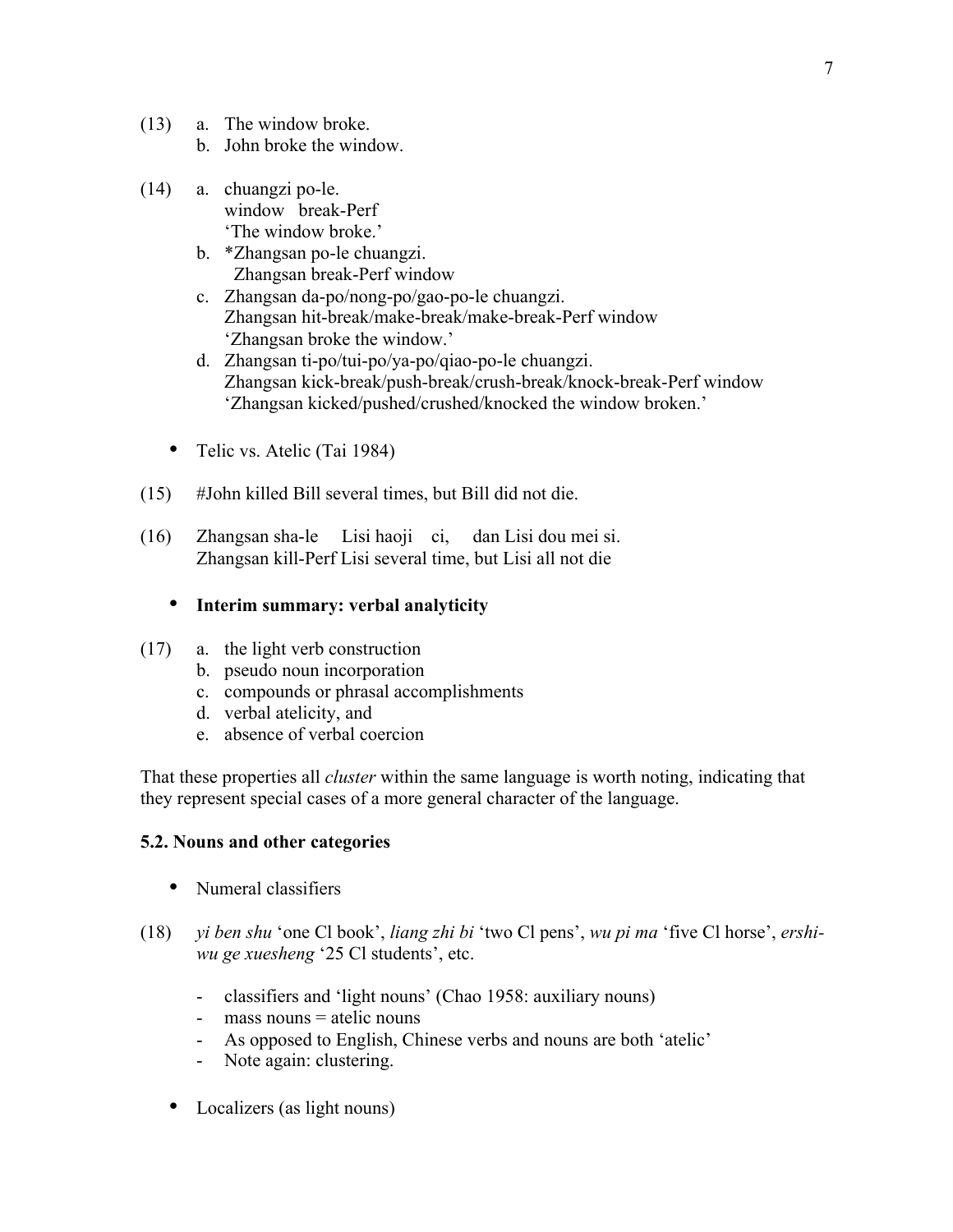- (19) a. They went to John.
	- b. This idea came from John.
	- c. Bill stood at the table.
- (20) a. tamen qu-le Zhangsan-\*(nali). they went-to Zhangsan-there
	- c. Lisi zhan zai zhuozi-\*(pang/shang/xia/hou/qian). Lisi stand at table-side/top/under/back/front
	- Summary: other categories
- (21) a. numeral classifier for count nouns
	- b. localizer for locational nouns
	- c. discontinuous prepositions (*beside* vs. *by X's side*)
	- d. overt positive degree marker (*hen*)

The clustering of these properties (17, 21) makes it clear that Modern Chinese is consistently more analytic than English, with respect to the structure of every lexical category. This is a very striking *macro-parametric* pattern.

#### **6. Capturing analyticity syntactically:**

How do we capture the range of properties that systematically distinguish Chinese from a (relatively) more synthetic language?

- There is no parameter called [+analytic] vs. [+synthetic] except as a collective observational generalization.
- Probe-goal system:
	- Merge, Agree, Move.
	- Features of lexical items: [strong], [EPP], etc.
	- Lexical decomposition
- Light verbs vs. incorporation

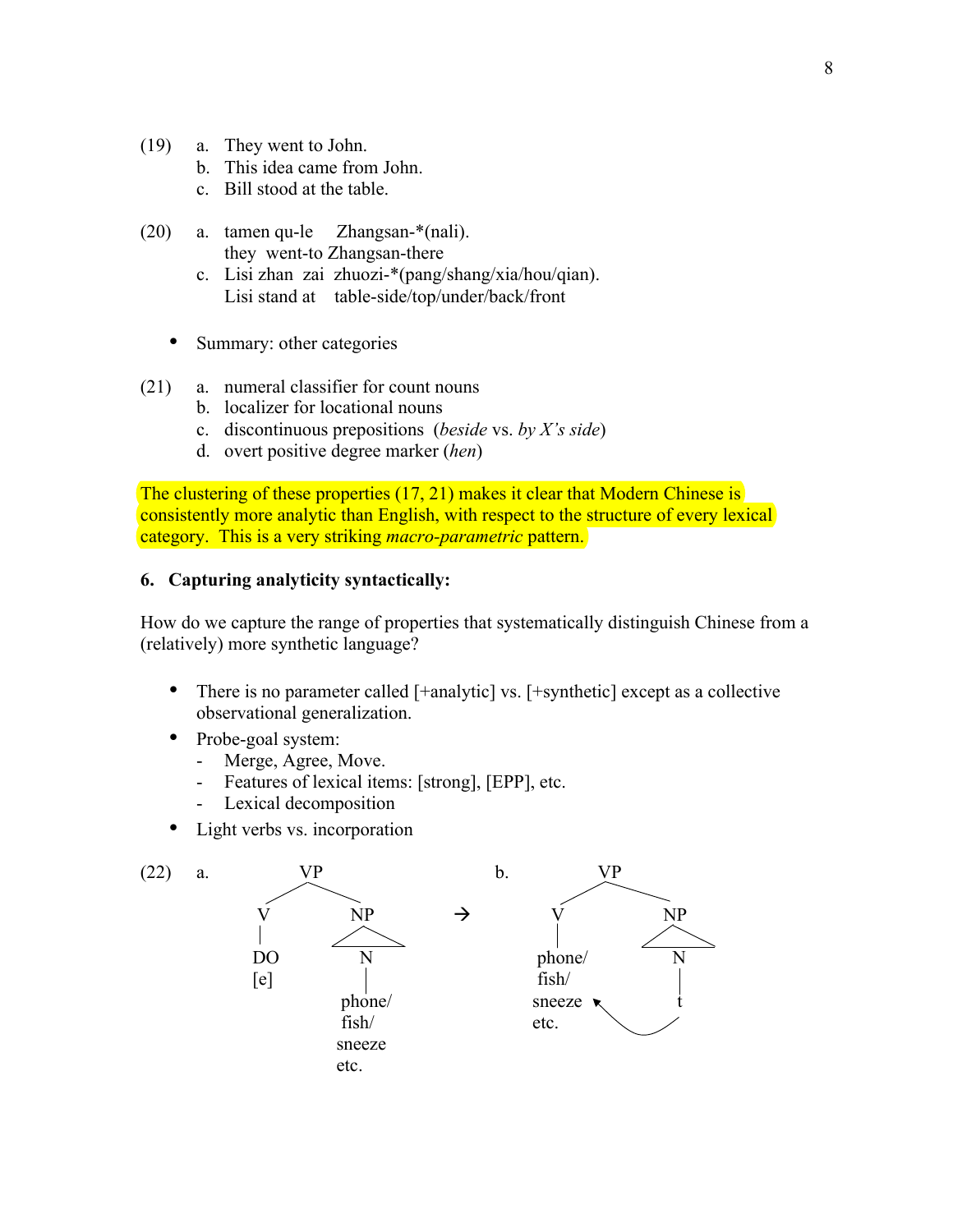

Localizers, similarly

In each of these cases, we see that head movement results in synthesis, whereas nonmovement preserves lexical analyticity. The latter makes Chinese a 'Davidsonian language par excellence' in the sense that it fully spells out each component of a decomposed predicate as assumed in much work on the semantics of events.

WVH?

### **7. Analyticity in functional syntax**

- Wh-in-situ: No T-to-C movement for questions, nor Wh-to-Spec/C
- Wh-the-hell (in situ): no movement to CP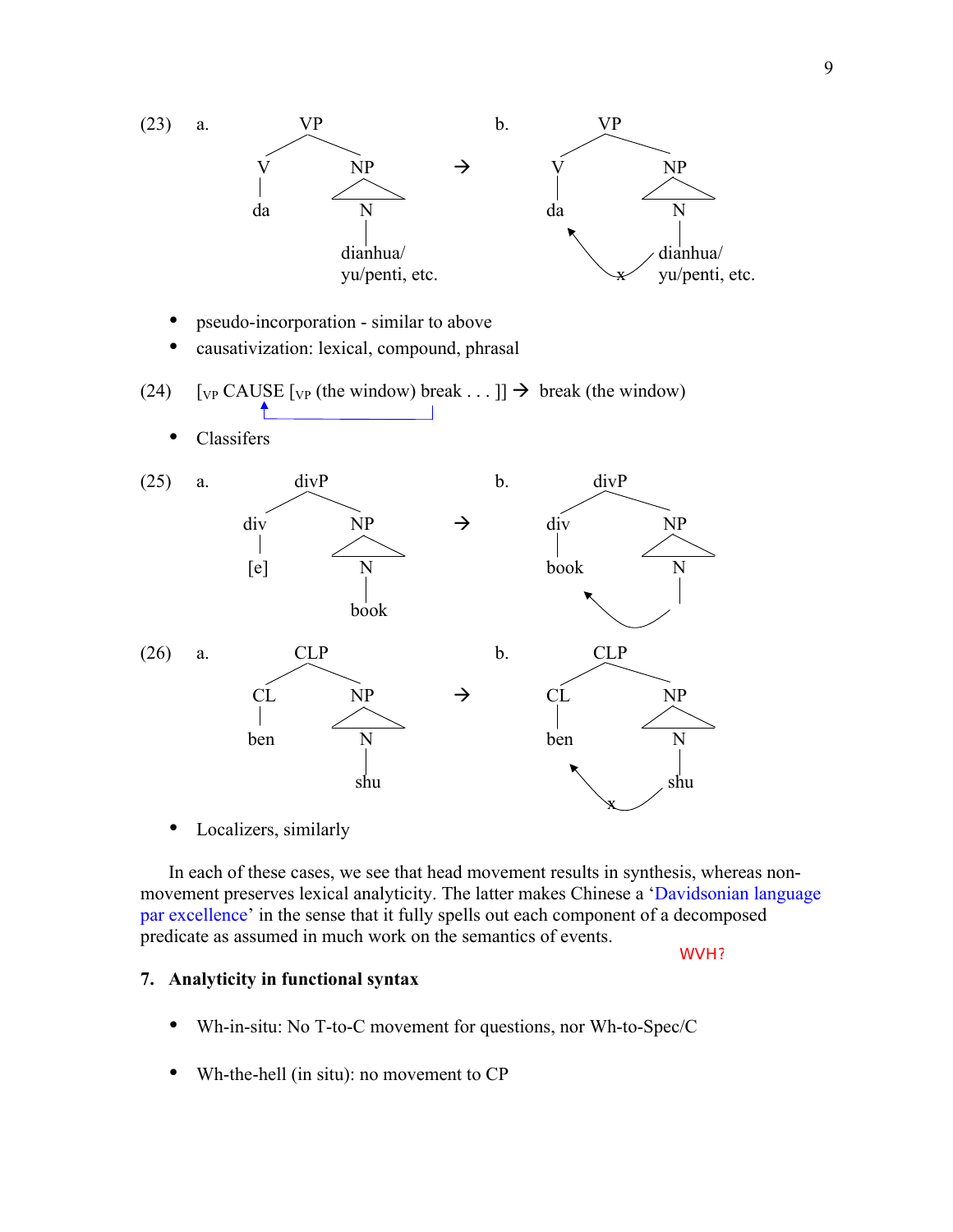- (27) What the hell are you doing? Why on earth are you still here?!
- (28) \*What are you doing the hell? \*Why are you still here on earth?!

(29) \*Who saw what the hell? (cf. Who saw what?)

- (30) Zhangsan daodi yao shenme shihou cai lai? Zhangsan daodi want what time then come 'When the hell will Zhangsan eventually come?'
	- Negative NPs, reciprocals, binominal *each*
- (31) a. John did not see anybody.
	- b. John saw nobody.
- (32) a. They each criticized the other(s).
	- b. They criticized each other.
- (33) a. They each ate three apples.
	- b. They ate three apples each.

But in Chinese, only the discontinuous (analytic) forms are acceptable:

- (34) a. Zhangsan mei you kanjian renhe ren. Zhangsan not have seen any person 'Zhangsan has not see anybody.'
	- b. \*Zhangsan kanjian-le meiyou ren. Zhangsan see-Perf no person
- (35) a. tamen ge piping-le duifang. they each criticized-Perf other 'They each criticized the other(s).'
	- b. \*tamen piping-le bici. they criticized each-other
- (36) Summary and other differences
	- a. *wh*-in-situ
	- b. discontinuous *wh*-*the-hell* construction
	- c. absence of negative quantifiers, reciprocals, and bi-nominal *each*
	- d. Kaynean word order par excellence (or 'V2 counting backwards')
	- e. absence of canonical gapping [略]

Huang (2013): All the properties of (36) follow from: Chinese has V-to-V, V-to-v, but no vto-T or T-to-C movement.

 **Summary for Modern Chinese:** Modern Mandarin displays high analyticity at almost every level of grammar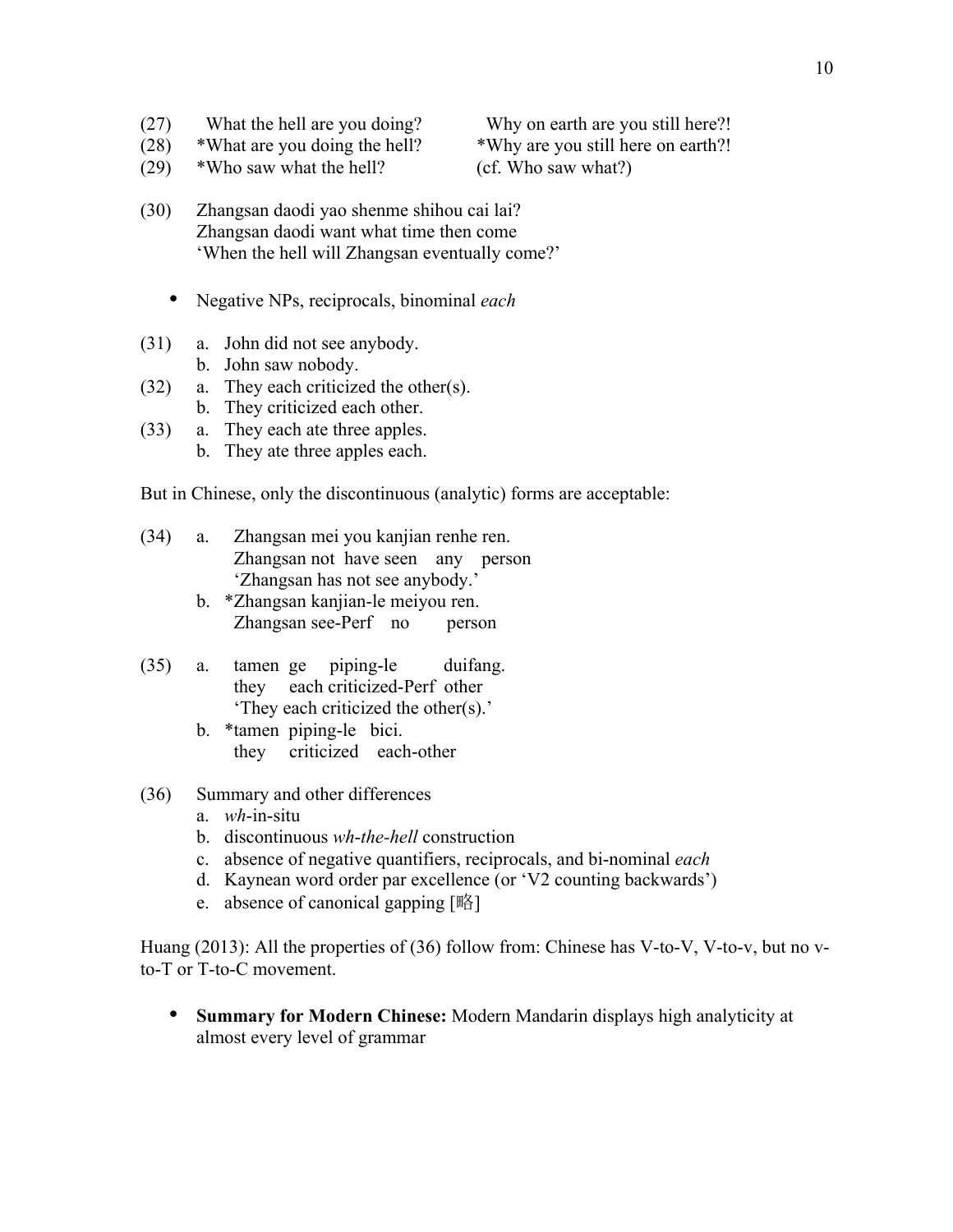### **8. Old Chinese typological properties**

In contrast to Modern Chinese, Old Chinese (Archaic Chinese, 500 BC to 200 AD) exhibits a full array of properties that make it a relatively synthetic language. Indeed, it will be seen that Old Chinese behaved more like Modern English, in the relevant typological properties we have reviewed.

### *8.1. Lexical categories*

At the lexical level, the following properties put OC in sharp contrast with Modern Chinese.

- (37) Old Chinese (OC) lexical categories
	- a. denominal verbs: no need for light verbs
	- b. true incorporation: no pseudo incorporation
	- c. simplex causatives: no compounds or phrasal accomplishments
	- d. countable nouns: no need for numeral classifiers
	- e. nouns qua locations: no need for localizers
	- denominal verbs: no need for light verbs
- (38) a.  $\hat{\mathbb{R}}$  *yu* 'fish, to fish'
	- b. 食 *shi* 'food, to eat'
	- c.  $\vec{\alpha}$  *yi* 'clothing, to get clothed'
	- d. 飯 *fan* 'rice, to have rice'
	- e. 歌 *ge* 'song, to sing'
	- f.  $\pm$  *wang* 'king, to be a king'
	- no pseudo-incorporation
		- no examples like *bu yu* 'catch fish' or *chi fan* 'eat rice' found in Modern Mandarin.
	- simplex causatives: no compounds or phrasal accomplishments
		- OC also abounds in examples of causativization, with simplex verbs exhibiting alternations between causative and non-causative readings:
- (39) a. 破 po 'break (both inchoative and causative uses)' b.  $\sqrt{ }$  xiao 'small, belittle (= make small)' c. 受/授 shou 'receive, bestow (=cause to receive)'
	- d. 假 jia 'borrow, lend (=cause to borrow)'

These alternations indicate the existence of verb movement into a light verb CAUSE. Some causative verbs in OC start out as nouns, which first denominalize and then causativize, much as English *food > feed (on) > feed (someone).* Some examples from the Classical texts: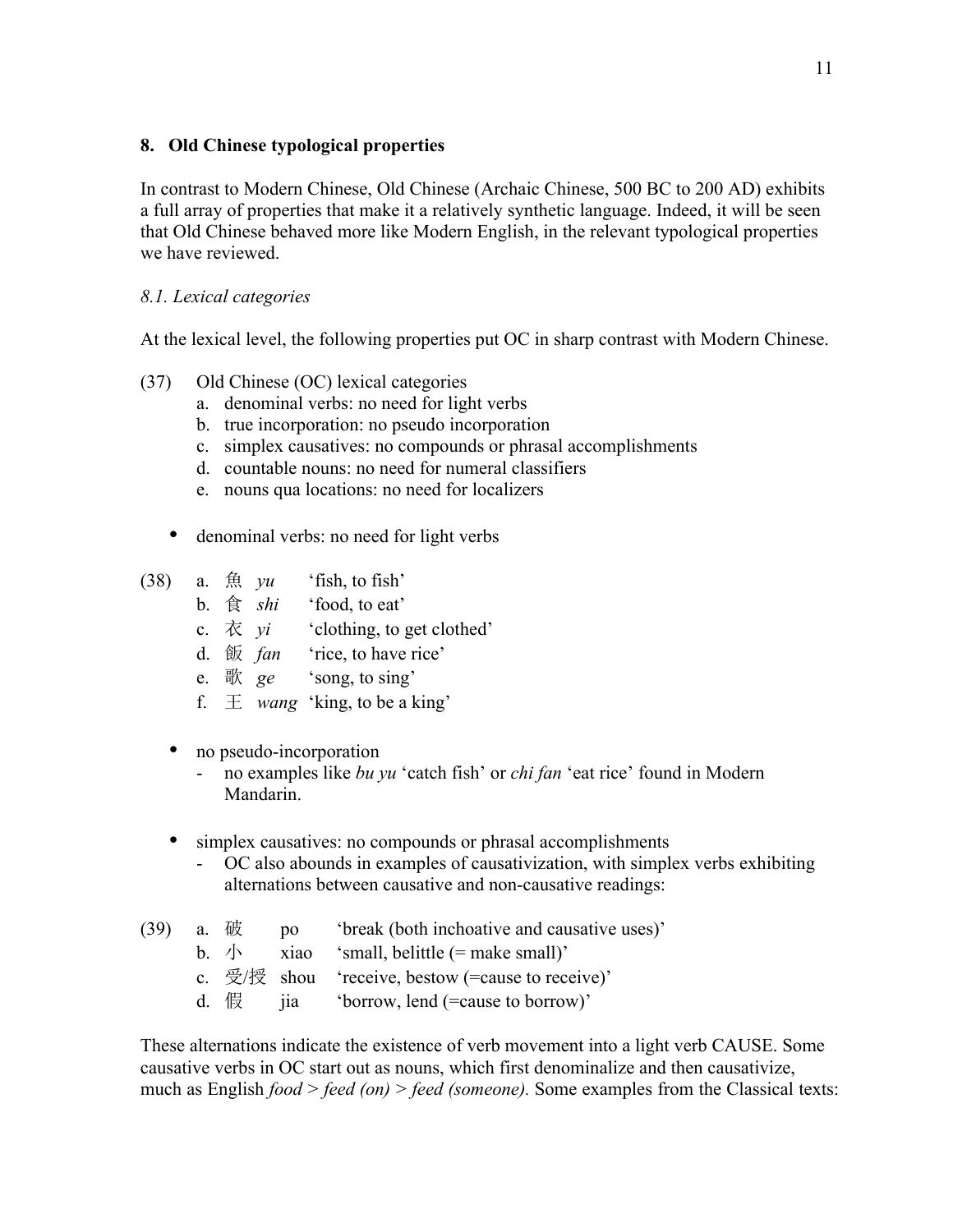(40) 君子問人之寒,則衣之;問人之饑,則食之;稱人之美,則爵之。《禮記·表記》 junzi wen ren-zhi han, ze yi zhi; wen ren-zhi ji, ze shi gentleman ask person's cold, then clothe him; ask person's hunger, then feed zhi; cheng ren-zhi mei, ze jue zhi. (from *Liji, Biaoji*) him; praise person's virtues, then nobility him

'When a gentleman wonders about one's being cold, he will clothe him; when he wonders about one's hunger, he will feed him; and as he praises one's virtues, he will make him a member of the noble class.'

(41) 諸母漂,有一母見信飢,飯信。 《史記:淮陰侯列傳》 zhu mu piao you yi mu jian Xin ji, fan Xin. (from *Shiji*) various women wash, have one woman see Xin hungry, rice Xin

'Various women were washing clothes [by the river]. One woman saw Xin being hungry, so she riced Xin [=fed him with rice].'

Mei (1989, 2008a, 2008b  $& 2012$ ) has postulated a denominative prefix and a causative prefix in OC (and earlier), both reconstructed in the form of *\*s-*. In the terms of the Probe-Goal system, we can take the *\*s-* as an affixal light verb with the elementary meaning of DO or CAUSE (or CONSIDER, see note 22). Due to their highly affixal (hence [+strong]) nature, *\*s-<sub>DO</sub>* triggers denominalization by noun-incorporation, and *\*s-CAUSE* triggers causativization by verb-movement:

(42) vP  $\mathbf{v}^2$  $\overline{\phantom{a}}$ v VP  $*_s$ - CAUSE V NP  $*_s$ - N DO shi 'food, feed, feed' yi 'clothing, get dressed, clothe someone' fan 'rice, have rice, feed someone with rice'

Some of the causatives are 'Mental causatives' or 'putatives' (意动):

- 小、好、贤、友
- 如:小天下、好学、礼贤下士、友风子雨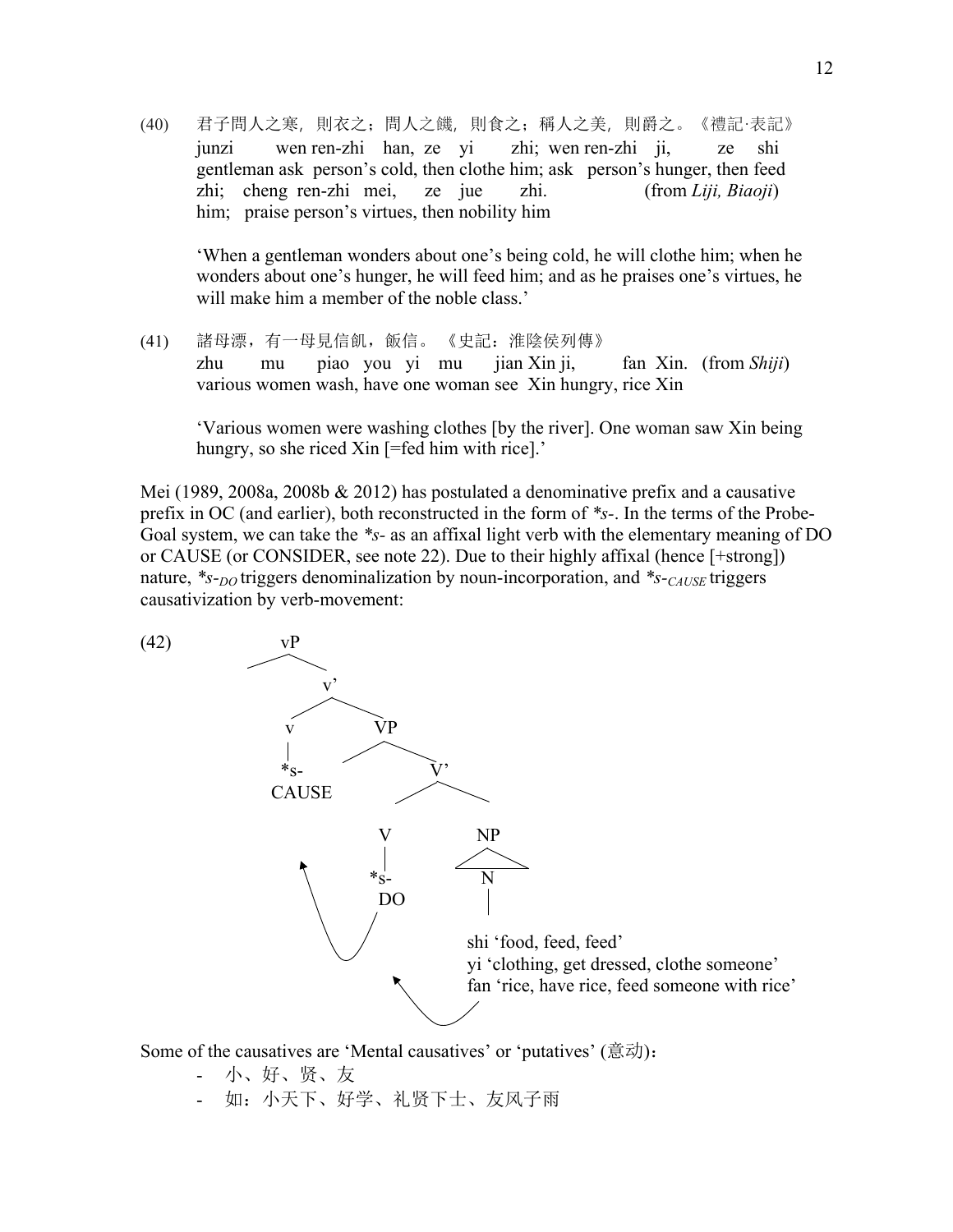- No resultative compounds (Mei 1991) 壓而殺之;壓殺百姓;百姓皆壓死;\*壓死百姓 射而傷之;射傷麋鹿;麋鹿皆射死;\*射死麋鹿
	- Real resultative compounds were not formed until late in the 6 dynasties and fully in bloom in Tang
- No resultative phrasal constructions

Only later in MC we have examples like 吹我罗裳开

• No classifers

### (43) 三人行,必有我師焉。

san ren xing, bi you wo shi yan. three person walk must have my teacher there 'When three people get together, there must be a teacher of mine there.'

• No need for localizers

### (44) 八侑舞於庭。是可忍也,孰不可忍也? Bayi wu yu ting, shi ke ren ye, shu bu ke ren ye 8x8 dance at hall this can tolerate Prt, what not kan tolerate Prt 'To have the 8x8 court dance performed in [his own] hall! If this can be tolerated, what [else] cannot be tolerated?'

- Old Chinese exhibit extensive synthesis in lexical categories—both verbal and nominal categories
- Davidsonian structure is somewhat obscured, as in English but different from Modern Chinese.

### *8.2. Clauses*

At the clausal level, OC exhibits several word order differences from Modern Chinese (MnC). The best known is that *wh-*objects are fronted to a pre-verbal position after the subject:

- wh-movement
- (45) 沛公安在?《史記·項羽本紀》 Peigong an zai? (*Shiji.Xiangyu*) Peigong where be-at 'Where is Lord Pei?'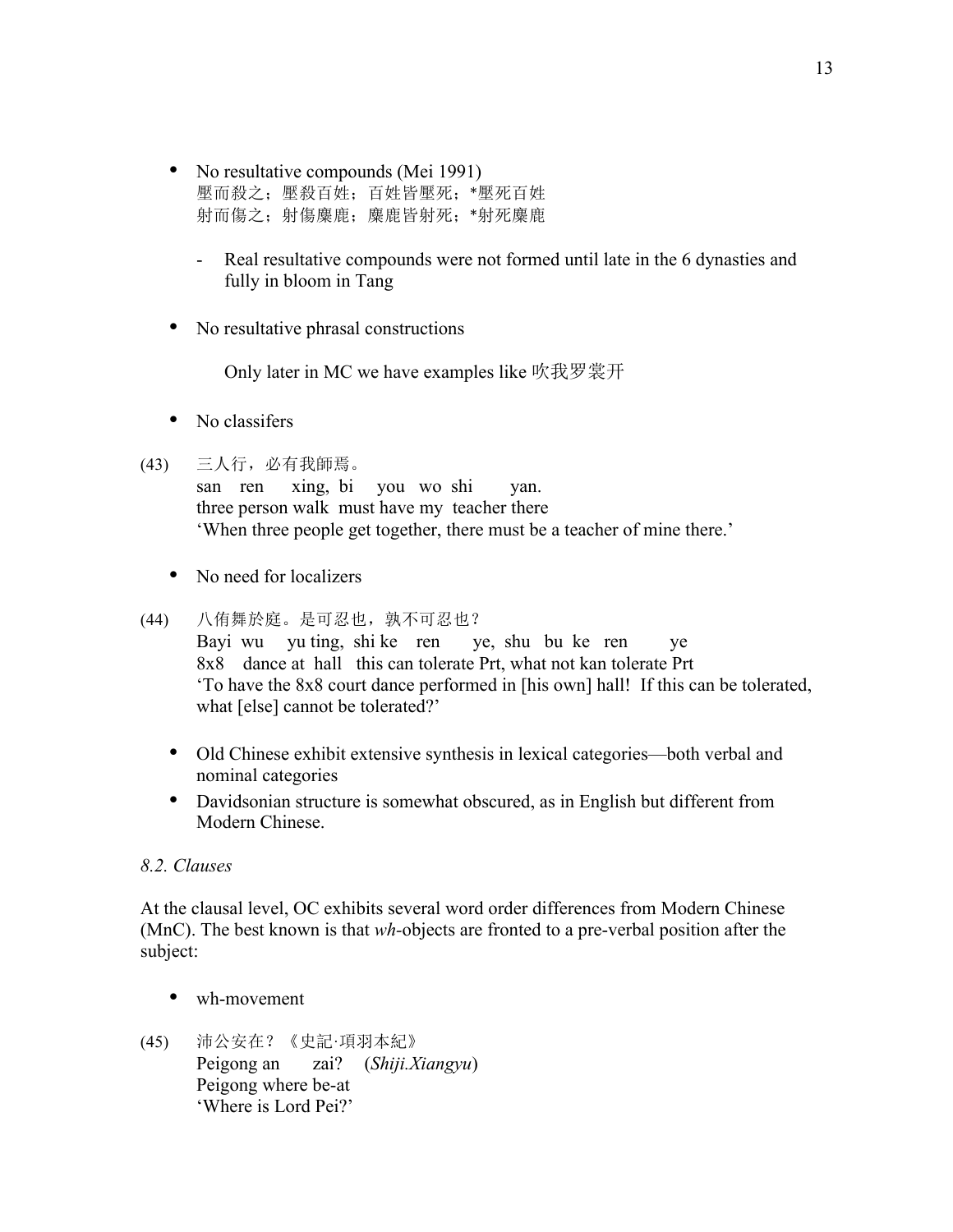- (46) 吾谁欺,欺天乎?《论语·子罕》 wu shei qi, qi tian hu? (*Lunyu*.*Zihan*) I who deceive, deceive heaven Q 'Who do I receive; do I deceive Heaven?'
	- Suo-movement under relativization
- (47) 魚我所欲也;熊掌亦我所欲也。《孟子》 yu wo suo yu ye; xiongzhang yi wo suo yu ye. (*Mencius*) fish I what like FP, bear-palm also I what want FP 'Fish is what I desire; a bear's palm is also what I desire.'

Certain constituents get pre-posed when they bear the focus, for example when they occur with *wei* 'be' or 'only':

(48) 率師以來,唯敵是求。 《左傳·宣公十二年》 shuai shi yilai, wei di shi qiu (*Zuozhuan.Xuan 12*) lead troop since only enemy Dem seek 'Since leading the troops, no one but the enemies [have I been] running after.'

Or when they serve as contrastive topics, as pointed out by Aldridge (2012):

(49) 楚國方城以為城,漢水以為池。 《左傳· 僖公四年》 Chu guo Fangcheng yi wei cheng, Han Shui yi wei chi. (*Zuozhuan, Xi 4*) Chu state Fangcheng use be wall Han River use be moat 'The Chu used Mt. Fangcheng as their castle wall and the River Han as their moat.'

Pronominal objects are cliticized before the verb in the domain of negation:

(50) 昔君之惠也,寡人未之敢忘。《国语·晋语》 xi jun zhi hui ye, guaren wei zhi gan wang past prince 's favor FP, I not it dare forget (*Guoyu.Jinyu*) 'The favor of the prince in the past, I dare not forget it.'

Sometimes pre-posed objects trigger 'clitic doubling', as already shown in (94) above with the demonstrative *shi*, and in (97) below with *zhi*:

(51) 宋何罪之有? 《墨子·公输》 Song he zui zhi you (*Mozi.Gongshu*) Song what sin/crime it have 'What sin/crime does Song have?'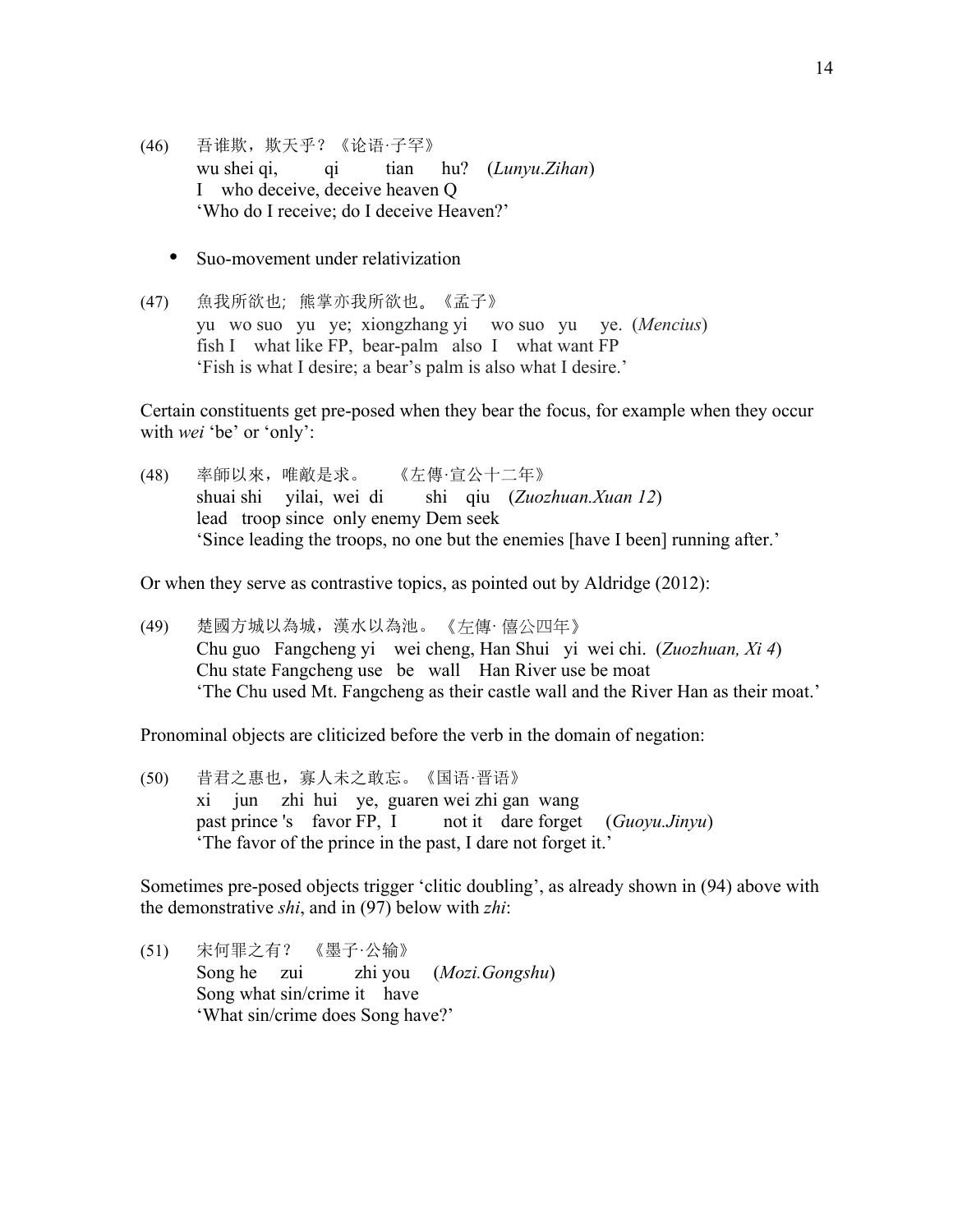



There is another well-known difference in word order between OC and MnC with respect to the occurrence of post-verbal clausal adjuncts. Examples like the following are typical:

(53) 萬乘之國,被圍於趙。《史記.魯仲連》 wan sheng zhi guo, bei wei yu Zhao. (*Shiji.Luzhonglian*) 10K carriage Gen nation, get surround by/at Zhao. 'A nation of 10 thousand carriages got surrounded by/in Zhao.'

In the following clips from *Mencius*, the adjunct phrase *yi yang* 'with a sheep' has the choice of preceding or following the VP. According to some, the choice is not entirely free, but motivated by considerations of focus (cf. Lu 1982, Liu 1958):

- (54) a. 何可廢也? 以羊易之!《孟子.梁惠王》 he ke fei ye yi yang yi zhi (*Mengzi.Lianghuiwang*) how can abolish Prt with sheep replace it 'How can we abolish [the sacrifice]? Replace it with a sheep!' b. 我非愛其財而易之以羊也。《孟子.梁惠王》 wo fei ai qi cai er yi zhi yi yang ye. I not love its wealth and replace it with sheep Prt 'It's not because I love [to save] the wealth that I replaced it with a sheep.' (55)  $\ldots$  [ [vp yi zhi]<sub>j</sub> [v' yi<sub>i</sub> [yang [<sub>APPL'</sub> t<sub>i</sub> [vp t<sub>j</sub>]]]]]... replace it  $\uparrow$  use sheep
	- Hence, the word order of Old Chinese does not exhibit "Kaynean word order"